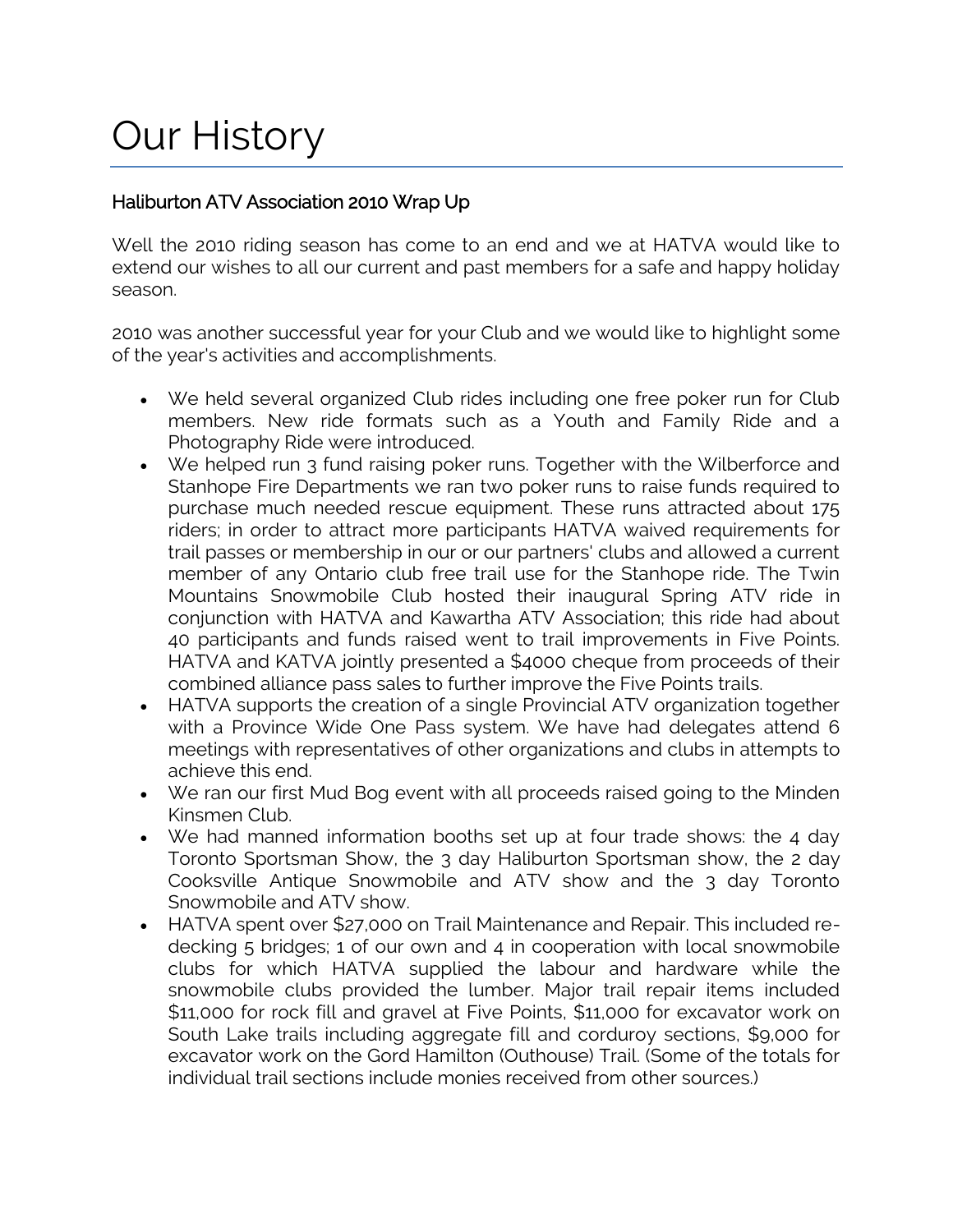- A new book-style format for our Trail System maps was introduced. This was well received and work will begin shortly in preparation for the next 2012 version.
- To fulfill our mandate with Haliburton County we continued to have Trail Wardens patrol the Haliburton Rail Trail corridor to ensure proper usage. The Rail Trail and surrounding area was cleaned up twice this year. We paid for several applications of calcium chloride dust control.
- The IB&O Rail Trail from Wilberforce to Gooderham was cleaned up. Volunteers removed refrigerators, 50+ large truck tires and a huge amount of other trash.
- As part of our Search and Rescue commitment we performed 3 separate recoveries in the Anson Mountain and Outhouse Trail area, 2 for stranded or broken down ATVs and one dirt bike.
- We held a Youth ATV Safety Training session retaining the services of the excellent Yamaha Training Instructors.
- We donated much needed \$'s to our younger affiliate clubs to assist in their development.
- Throughout the year several non-motorized user groups of the Haliburton Rail Trail continued pressure to have ATVs banned from the Rail Trail. We continued to present our position and benefit to local Council. We invited all candidates running for Council seats for an ATV ride and 4 participated, we also rode the Rail Trail with the Director of Haliburton Economic Development and Marketing to suggest improvements which could be made to the Trail.
- Four different surveys of ATV use in Haliburton were completed and results are currently being tabulated. HATVA members completed an extensive online questionnaire, local businesses answered questions on the benefit of ATV tourism on the local economy, local residents were polled to establish both concerns and benefits of how ATV usage affects them and finally trail users were invited to give their opinions of the Trail System. Results of these surveys will help guide development of ATV tourism and infrastructure in the future.

For 2011 we have several Trail Repair and bridge building items already planned as well as the continuation of ongoing activities. For example:

- The 2011 ride schedule is presently being finalized.
- We plan to improve the trails running from the Haliburton Rail Trail into Minden. Hopefully Minden businesses will be willing to assist with these costs in order to attract ATV tourism into town.
- We have agreed to contribute money to help install interpretive signage along the Haliburton Rail Trail to identify areas of historical or environmental significance.
- We intend to maintain our lead role in the establishment of a single Provincial ATV organization.
- We are looking at establishing a winter trail riding area, separate from the snowmobile trails.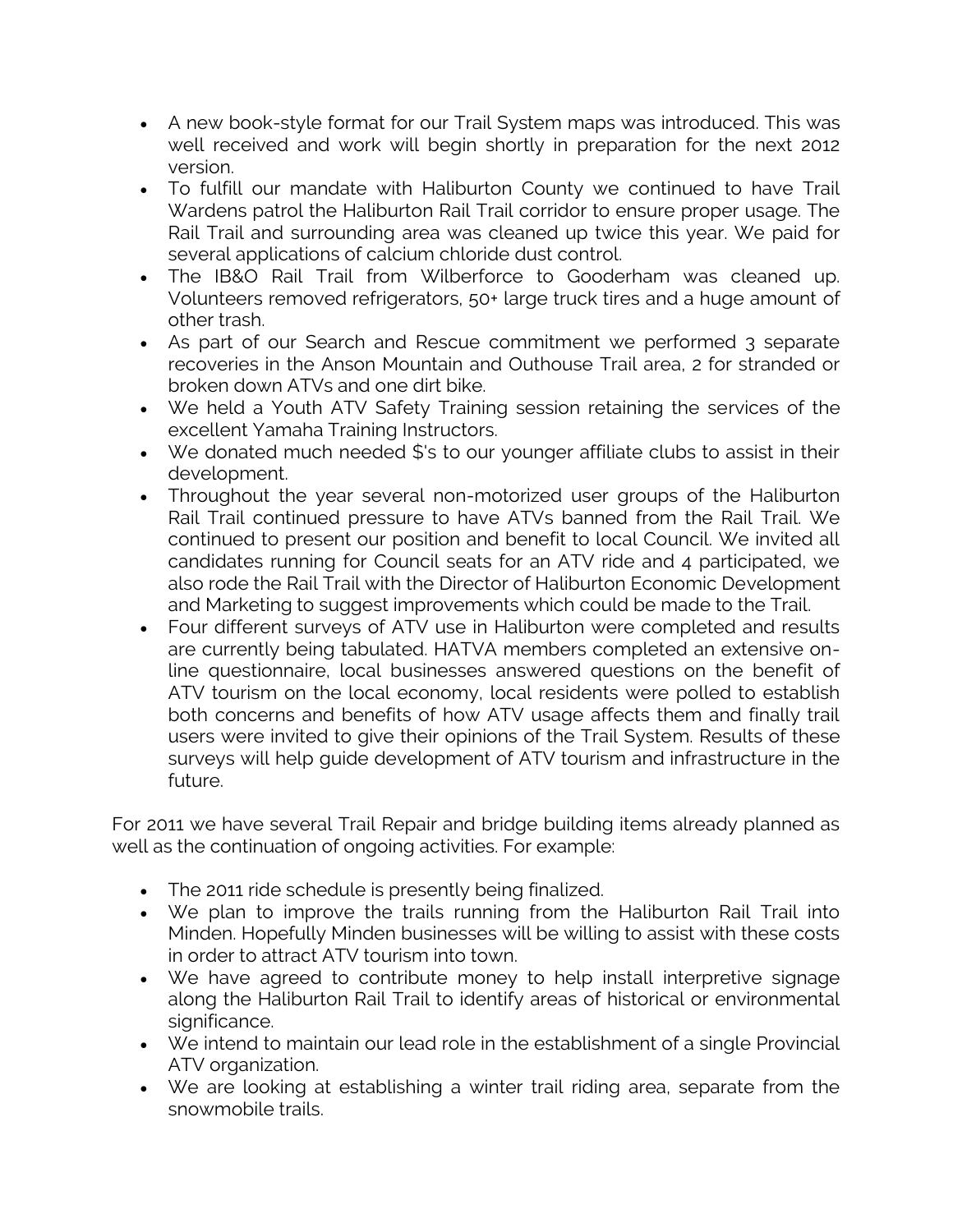We also plan to establish closer ties to the local snowmobile clubs to improve our common ride experiences.

As you can see the Club has been very busy this year however we are in desperate need of volunteers for 2011. As it is, it is the same small hand-full of individuals doing all the work listed above. We are in need of people to assist to warden the Haliburton Rail Trail a couple days a year, help out on Club rides or help man a booth for a day at a trade show. The HATVA events calendar posts work days for trail cleanup or bridge repair work. If you would be willing to assist in any of these activities next year please let the Club know. Plan to attend our Annual General Meeting in May or feel free to attend any of our monthly meetings.

When planning to renew a membership or join a club we encourage riders to "join where you ride" not join where you live. This will allow the maximum money to go to the trail systems that you actually use.

We hope to see you on the trails next year!



2010 IB&O Repair: In late November, five HATVA members removed the decking from a bridge on the IB&O Rail Trail between Gooderham and Irondale. This was a cooperative effort with the Buckhorn Snowmobile Club which completed the job, re-decking it.



2010 Bridge on South Lake Trail: HATVA removed and replaced the decking on the 30 foot bridge on South Lake Trail. Thirteen members plus two guests supplied the labour and the club supplied the material at a cost of \$2500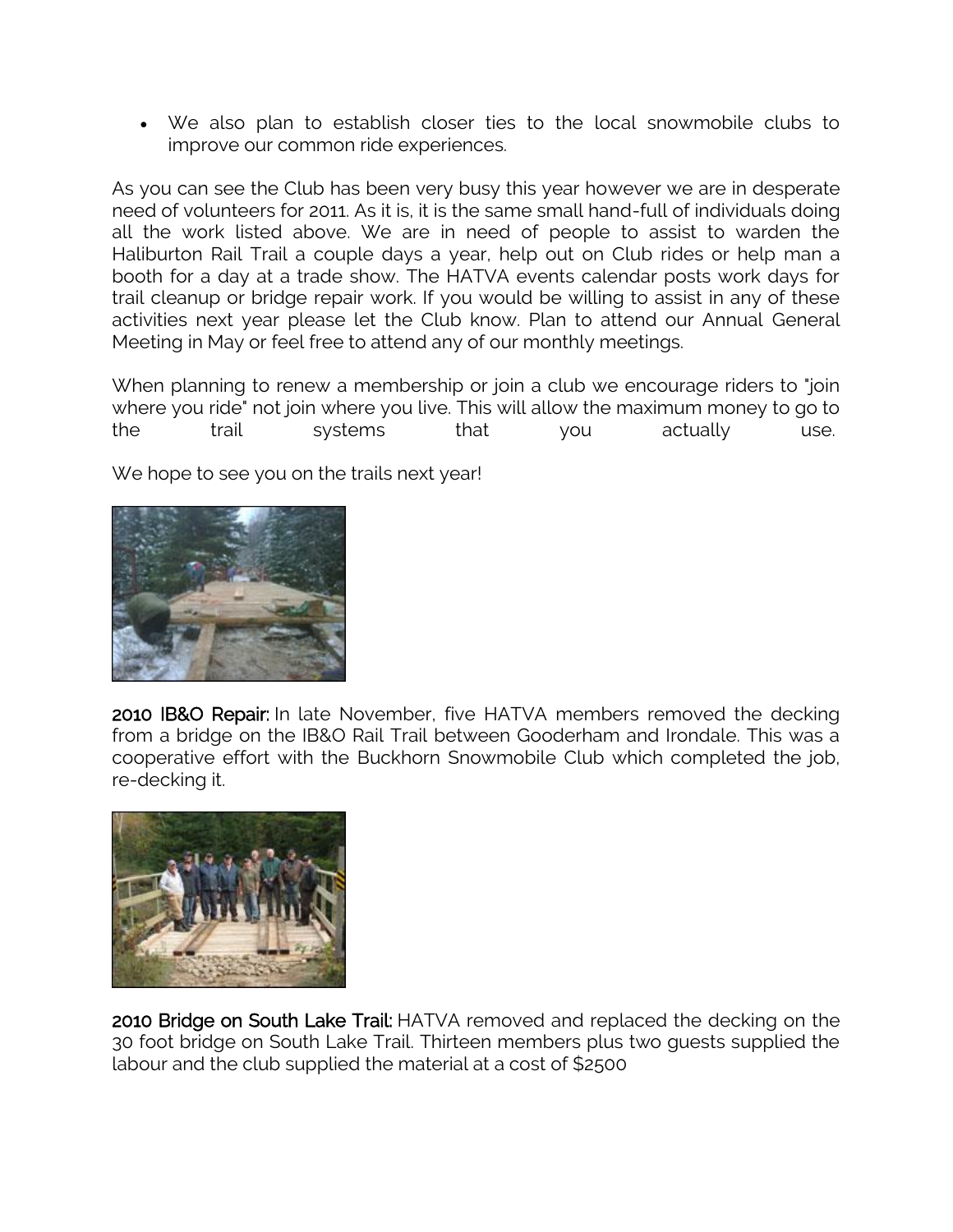

## 2010 FREEZER, OIL TANK, HUMIDIFIERS and TIRES HAULED OFF the IB&O RAIL **TRAIL**

Garbage adjacent to rail trails has always been a problem and, regardless of who gets the blame, one group of volunteers can be counted on to help clean up the mess each year. On June 12, the Haliburton ATV Association focused on the IB&O Rail Trail that runs from Wilberforce to Gooderham.

Working in the rain and mud presented the usual challenges, but Atvers are always prepared for this kind of weather with rain suits, tall boots and work gloves.

Three trailers full of items resulted from the day's work, including the usual bags of garbage as well as cans, bottles and loose debris. However, surprise items included a freezer, an oil tank, and a couple of humidifiers, a pay telephone and over 50 tires. Some truck tires were still on the rims. All of these were down in a gully, but with the help of the winches on their bikes, the ATV club members were able to haul them up. With clearance from Dave Burton, Reeve of Highlands East, items were accepted at the Tory Hill Dump.

Celebrating a job well done, the volunteers were treated to a barbecue lunch, after cleaning up themselves. It was a day full of camaraderie and satisfaction. Bob Johnson, president of HATVA presented volunteers with the club's official volunteer hats.

On future spring and fall clean-up days Haliburton ATV Association will invite other trail user groups to adopt a few metres of trail and join in the volunteer effort. As they say, "Many hands make light work" and all users of the Rail Trail benefit from a clean and natural setting.

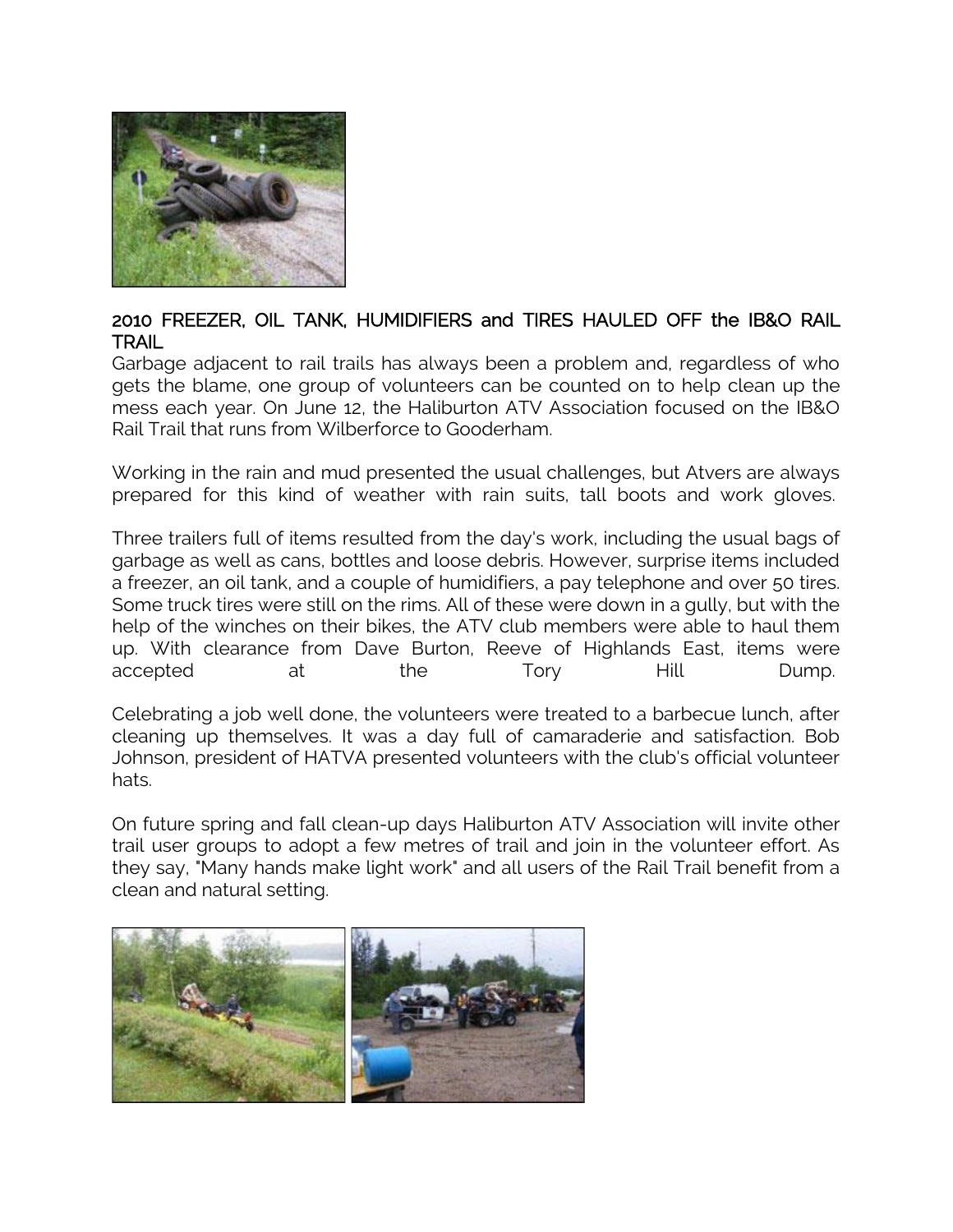

# Haliburton ATV Association Rail Trail Clean Up

HATVA has a spring and fall cleanup picking up garbage along the rail trail between Kinmount and Haliburton Village. We've done this twice per year since 2002. To compare the stark difference go back to 2002 when HATVA was taking dump truck sized loads off the trail. Now a pickup truck or good sized utility trailer is all that is required. "Some contractors used to dump their garbage along the trail - it just doesn't happen anymore with the Wardens and closer monitoring of the trail system" states Steve Skidmore a HATVA Director. Only one car tire was picked up ... that's a big difference from the forty some odd tires the club picked up the first year of operation. HATVA also uses the cleanup day as an opportunity to add new signs and replace missing signs. Most years HATVA spends huge dollars on signs throughout the entire ATV trail system.



2010 Five Points Trail System: HATVA completed a project with the Buckhorn Snowmobile Club to clean up and improve a trail around Loom Lake in the 5 points area. KATVA and HATVA contributed a total \$11,000. \$4,000 with monies made from the alliance pass and HATVA also donated \$7,000. towards the project)The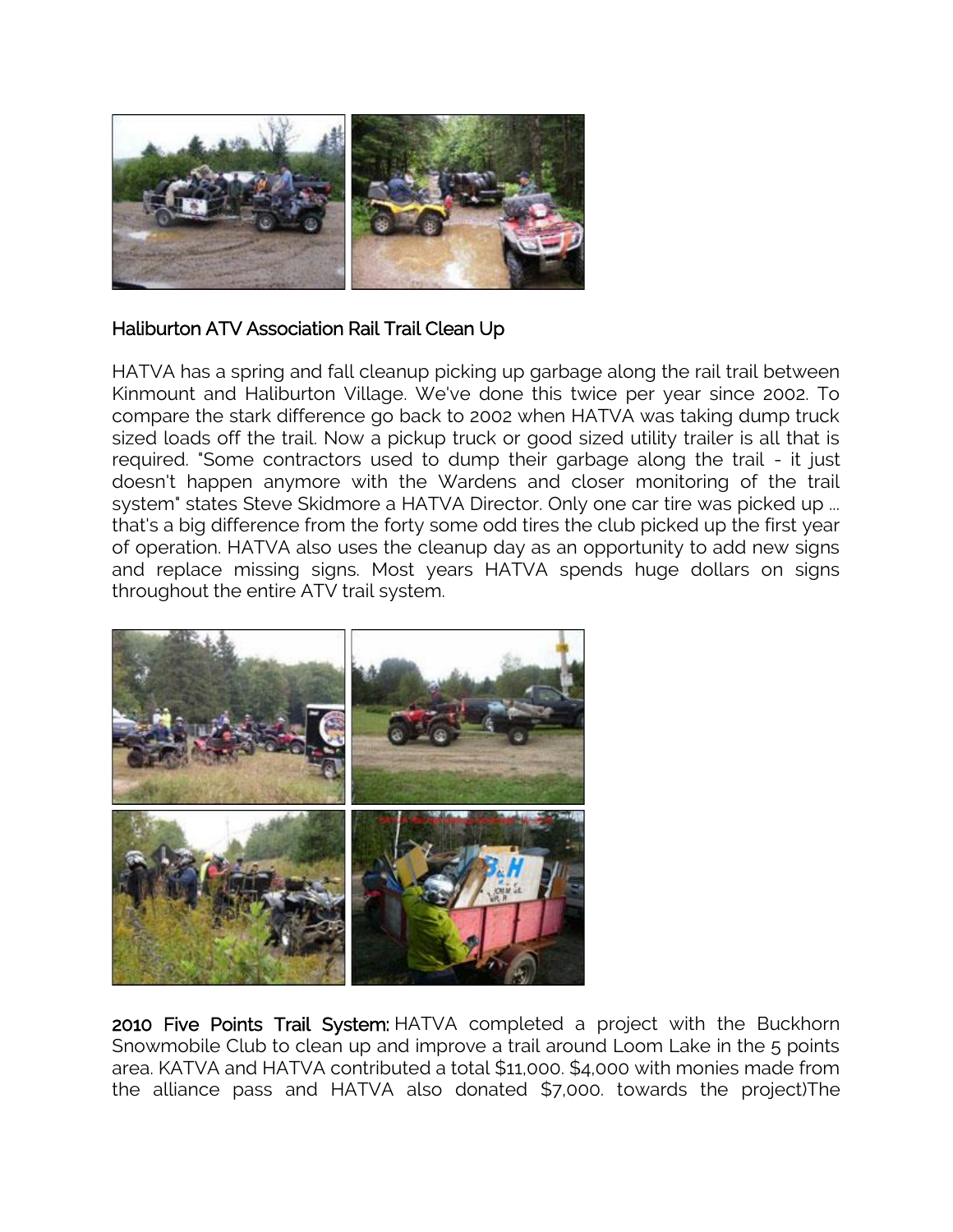snowmobile club was also a contributor as was the provincial government which matched contributions dollar for dollar.



2009 South Lake Trail: HATVA spent \$2600 for a contractor to clean up the rocks and corduroy on this trail.



2009 Anson Creek Bridge: Fourteen HATVA members removed and re-decked the 40 foot bridge over Anson Creek. Haliburton County Snowmobile Club supplied the material.

2009 South Lake Trail: HATVA hired a contractor, at a cost of \$3000 for gravel and equipment, to fill in holes on Trail 3.4.

2009 the Outhouse Trail (Trail 3.2): This is an 18 km trail that runs from Highway 118 south to Scotch Line Trail 3.1. HATVA paid \$9000 to clear

2008 Trail 2.7: Six HATVA members joined six members from the Tall Pines Snowmobile Club to repair a bridge on Trail 2.7. The bridge was about 30 feet long. The old decking had to be removed and new decking installed.

2008 Salerno Bridge: This bridge is in the 5 point trail system. Five volunteers from HATVA and three from KATVA helped six members from the Buckhorn Snowmobile Club who organized the repair of this bridge—removing and installing new decking.

2007 Rail Trail: Not only does HATVA clean this trail twice a year, but in 2007 volunteers re-decked the two trestle bridges on it. One of these bridges is 200 feet long, the other is about 75 feet. It took two week-ends to do them. Over 30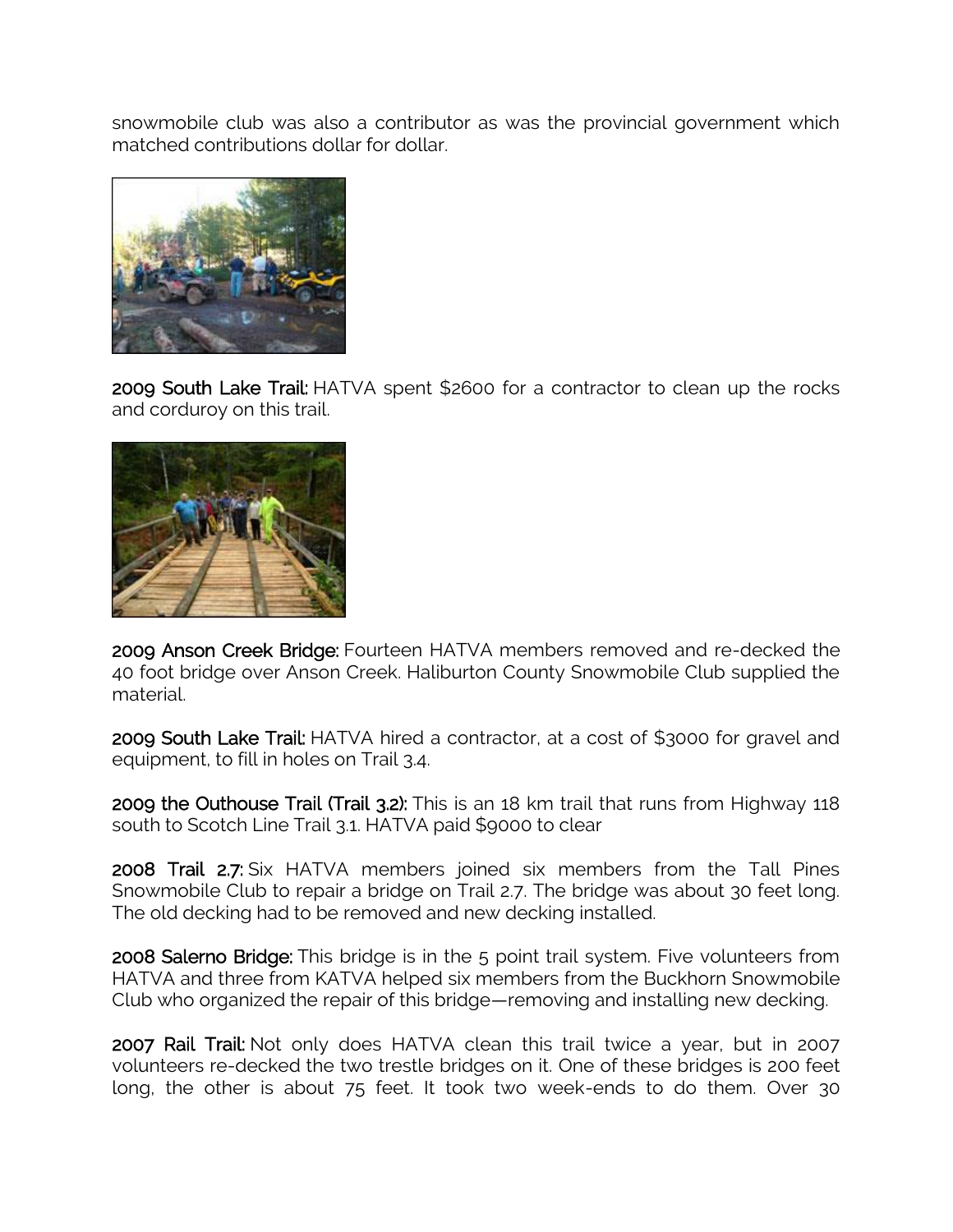volunteers helped with the first one and about 15 worked on the next. The county supplied the decking material and picked up the old decking.



2007 Minden Trail: Two HATVA members rented a Bobcat and, with two loads of large shot rock, filled in a water hazard. We had a situation where ATV's were exiting off an HATVA private land ATV trail onto residential private property because they couldn't get by this mud hole. "It was frustrating for both riders and residential neighbours along the trail" says Steve Skidmore who managed the project. In the process of filling the deep mud hole with 32 tons of shot rock the wheeled Bobcat got stuck, then a tracked Bobcat got stuck and finally an excavator freed both and they all worked together to complete the work. We try not to disturb trails if we can help it but sometimes you get situations where the drainage and mud right on the trail is held in rock cups. Riders cause more damage trying to find a bypass - so on high traffic trails this can be a solution that causes the least disturbance to the environment. HATVA had a similar situation just south of Gooderham that was done at the request of the Paudash Snowmobile Club



# HATVA Cleans Up!

HATVA has recently cleaned up Gooderham, Anson and Pine Springs trails. Pine Springs included the removal of abandoned appliances. On the Anson trail HATVA removed a burnt out steel trailer. In addition HATVA has been cutting high grass around stop signs on the rail trail and replacing missing signs. If you can help with further trail cleanups we'd love to hear from you by emailing [info@haliburtonatv.com](mailto:info@haliburtonatv.com)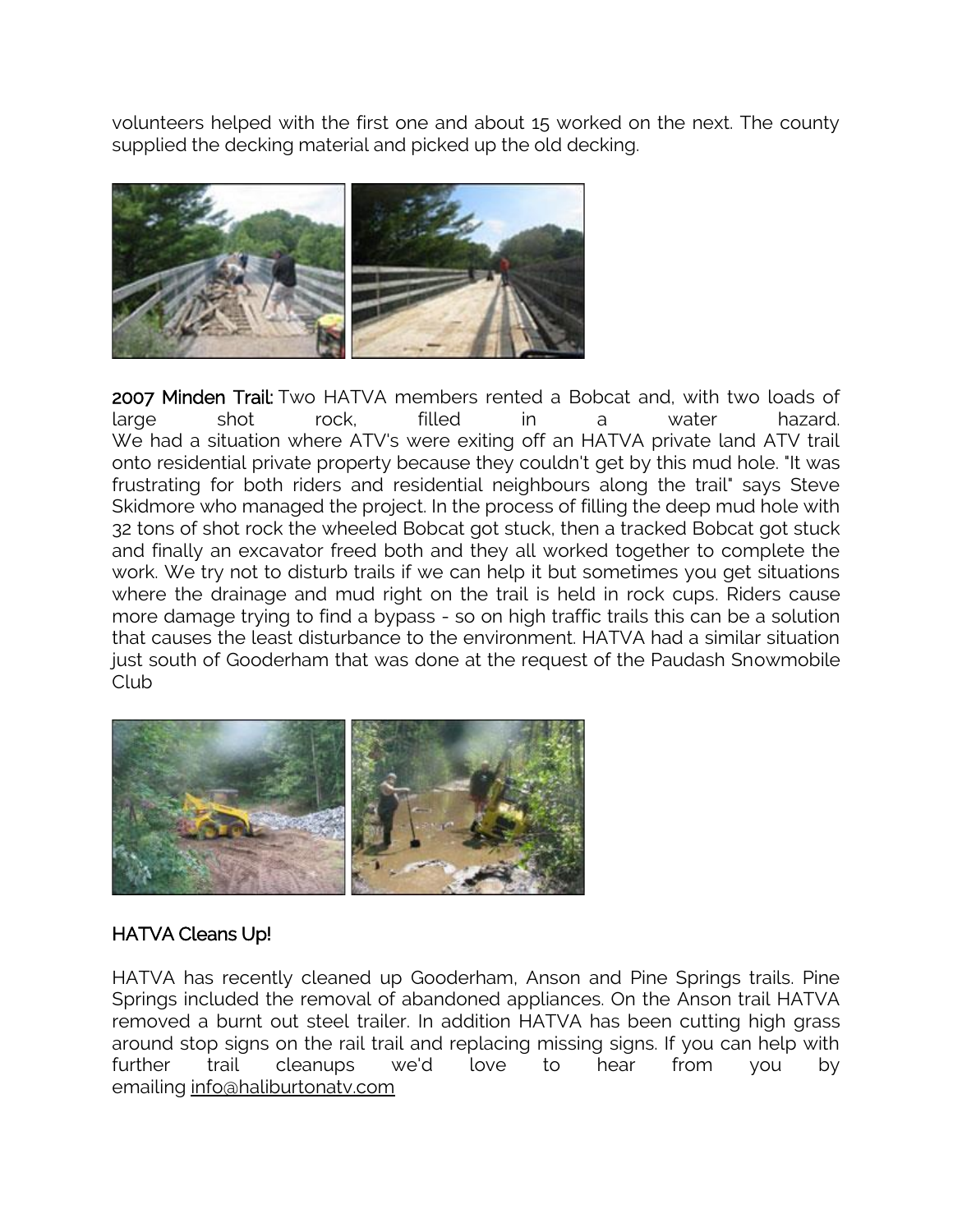2006 South Lake: Hugh Trask and Steve Skidmore, two HATVA directors, did some trail maintenance in the area. They hauled in 4 tandem loads of blast rock to fill in a water hole that was causing riders a lot of grief. This was at a cost of \$800. Steve used his own tractor to help.

# 5 Points Tornado Damage - August 2005 Hurricane:

This hurricane devastated our trails, especially west of Highway 35. There were over 90 trees down from Highway 118 to the Dirty Dozen Hunt Camp. HATVA directors spent 5 weekends, with 10 -12 volunteers each day, clearing the trails. Some of the local members even went out during the week. HATVA, with a donation of \$500 from the Haliburton County Development Corporation, bought 2 chain saws to clear these trails. The local hunting club also assisted. HATVA was asked to submit a bill of \$5,000 for labour to the Algonquin Highlands Relief Fund but it went unacknowledged.

On routine patrol of 5 Points six HATVA Wardens came across a very recent tornado that had crossed the trail just west of Picard Lake. The tornado had left a tangled mess of poplar and pine for about 50 yards along the trail and the clear-cut swath ran off south into the bush as far as the eye could see. It was more than a down draft because some of the trees were twisted. When chain sawing twisted trees you have to work top and bottom because the tension will bind the saw from any direction that you cut from.

The section of trail was opened back up at least 12 feet wide to insure winter groomer passage. The main south 5 Points loop has been cleaned of garbage. In addition the Gooderham and Anson trails have been cleaned of garbage.



2004 South Lake Bridge: 17 volunteers came out to repair the bridge, some from KATVA. Dirt Trax TV was on the scene and shot footage of the club's work for their television show. The MNR had marked 20 trees to be cut down and used for the base of the bridge. They were about 8 inches in diameter and about 20 feet long. Haliburton County Snowmobile Association supplied the decking HATVA supplied the volunteers.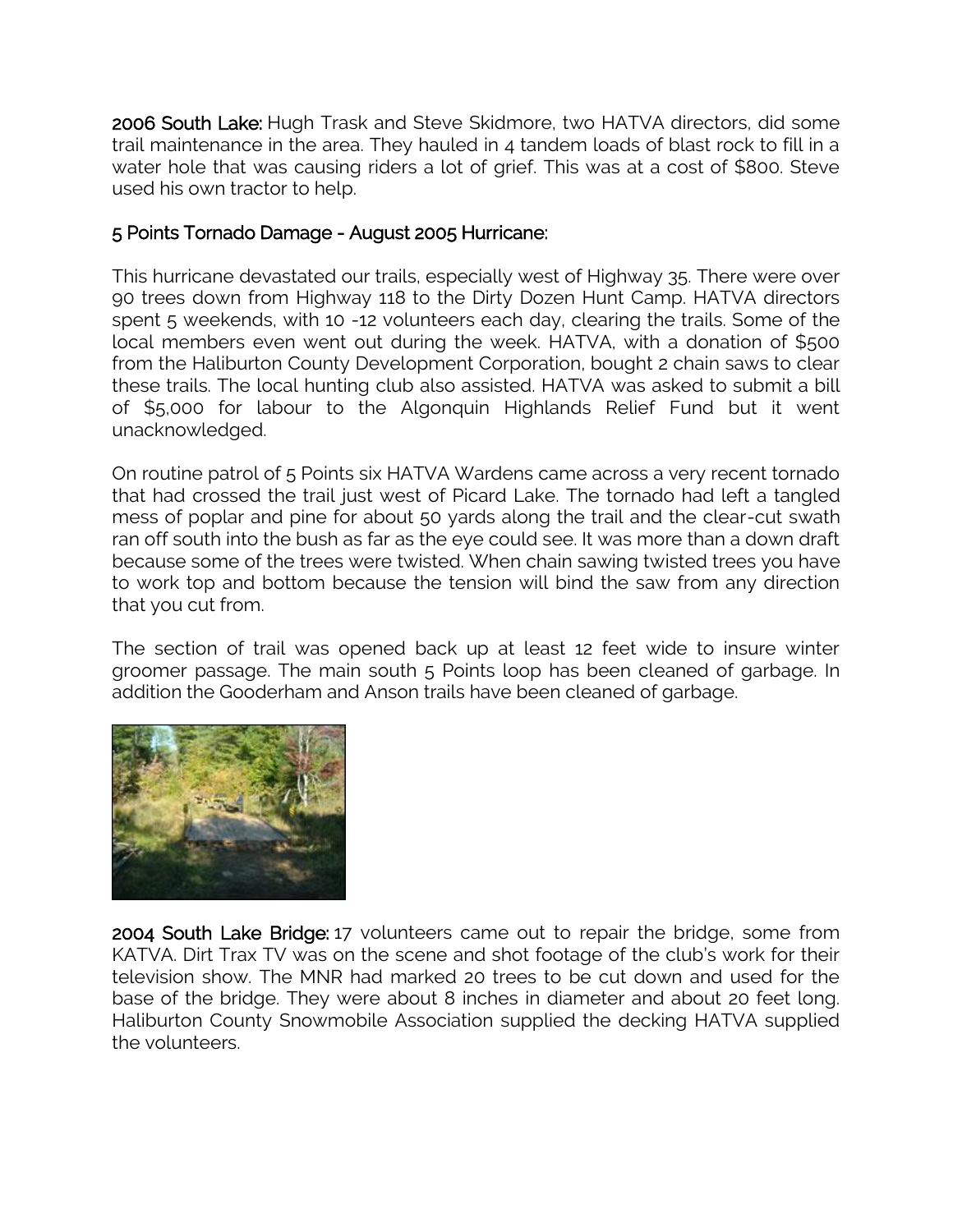#### Wardens Are There To Help

We are a senior couple (with dog) from south of the Kawartha's. To-day, Sat Aug 16th we were riding on your main rail trail when we were stopped by 2 of your wardens. They were not only extremely polite and friendly but they also helped us do temporary repairs to a flat tire on my machine. We're calling them good Samaritans from now on instead of wardens. Thanks guys! We had a great day riding your trail. Ron, Joyce & Shelley from Nestleton.

#### Trail Confusion

This is an email sent by OFATV to its membership. We appreciate OFATV clearing this up. We would also like to remind all riders that they need the right pass for the area as we are warden stopping riders from EOTA and riders with the so called TTNGold that are saying that the passes work in HATVA catchment when they don't. We've heard from some riders that the TTN Gold pass they bought works all over Ontario which is as far from the truth as it could be. ATVOntario Power Pass is far closer to a provincial pass BUT neither is covering the whole province. It is refreshing to see OFATV step forward and ask riders to respect the passes and catchment of others and HATVA agrees with that.

Hello everyone, as a Provincial ATV organization we promote trail passes to be used when riding any ATV trail system, we ask that all riders respect this even when riding another Organization's trails, whether they be private or Crown land, to please respect the Organization and be sure to obtain the appropriate trail pass for the trails on which you are riding.

On another note, there may have been some confusion regarding the Seguin Trail, please note that in order to ride this trail, you must be in possession of either a Power Pass or a Park to Park trail pass in order to ride this trail.

We ask that all Clubs please pass this information on to their members to avoid any confusion.

| Thank          | vou | advance! |
|----------------|-----|----------|
| Shannon        |     | Audette  |
| Office Manager |     |          |

## Honda Supports ATV Ontario

Honda Canada is providing five new 2009 ATV's to ATVOntario for trail maintenance. "We facilitate the largest managed atv trail system in the province" says Eric Christensen VP of ATVOntario and Administrative Coordinator of HATVA one of the five regional ATVOntario nodes. "We spend several days of each week out there signing and maintaining trails - these atv's are much needed and will be put to good use" adds Christensen. "We really appreciate Honda stepping up to the plate to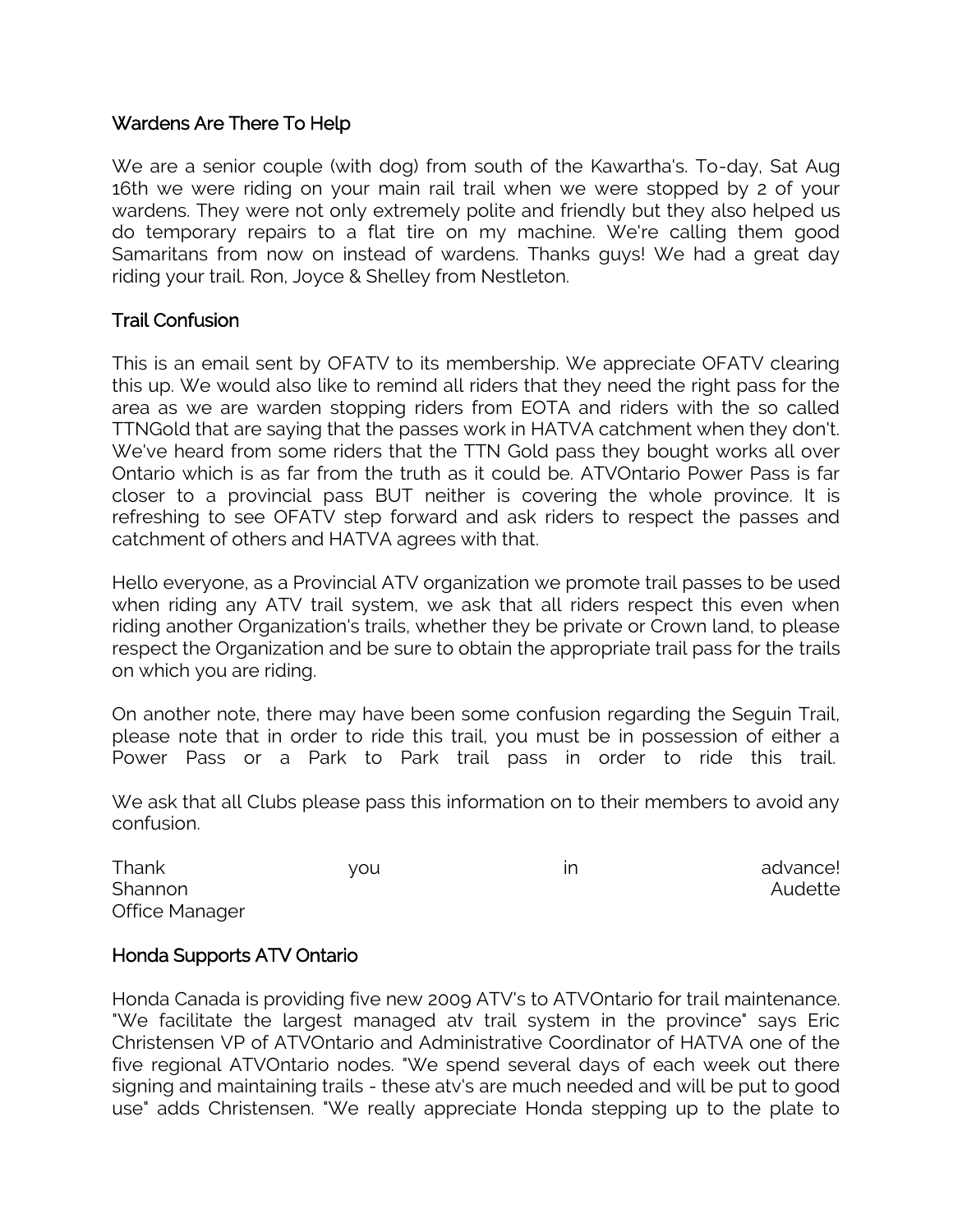assist ATVOntario with the donation of these ATV's" says Andrew Ryeland President of ATVOntario. Each regional node will take delivery of one Honda ATV. ATVOntario serves atvers with trail access through Power Pass which covers a massive area through central and near north Ontario. Collectively the nodes manage some 5,000km of ATV trails offering true ATV touring experiences and events.

# HATVA Demographics

Ever wonder where all those HATVA members come from. Well the answer is - all over. But here's some specifics taken right from our data base. These numbers exclude Power Pass users and are strictly HATVA member riders based on 785 total users (this number climbs daily)

Northern Ontario 4% Central Ontario 44% Greater Toronto Area 12% Eastern Ontario 25% South Western Ontario 15% and we do have US members and members from as far away as Alberta!

Why do they come from so many areas of Ontario? Answer is the trails. We have a fantastic trail system and great events almost every weekend. Folks can come here just like going to the cottage and stay in nice accommodation for as low as \$45 a person per night. It's great ATV value. We're close enough to the GTA that many riders come up just for the day to ride and head back after.

In addition to Haliburton County some of the real member hotspots are Oshawa, Muskoka, Lake Simcoe area and the Kawartha's. East to west in the province our members stretch from Windsor to Cornwall. Now you're probably going to ask what is the most popular ATV brand by membership. We could tell you that but we don't want to start a war.

## Letter from New Atvers

We were very interested in Atving. In mid-June, we purchased two ATVs and a trailer. We arranged for insurance. We purchased two Ontario Federation of All Terrain Vehicle trail passes. We purchased all the proper safety equipment. Eventually, we purchased two Haliburton All Terrain Vehicle Association trail passes. We wanted to do everything properly, respecting the rights of others to their peace and quiet, by riding only designated trails.

One of our first rides as newcomers to the sport was a ride through designated trails in Tiny Township. We parked our truck and trailer well off to the side of the dirt road. We chose this road because of the extreme lack of traffic. When we returned to our truck, a bylaw enforcement person had issued us a parking ticket, for "blocking the roadway", even though other vehicles could easily get around our truck. It wasn't the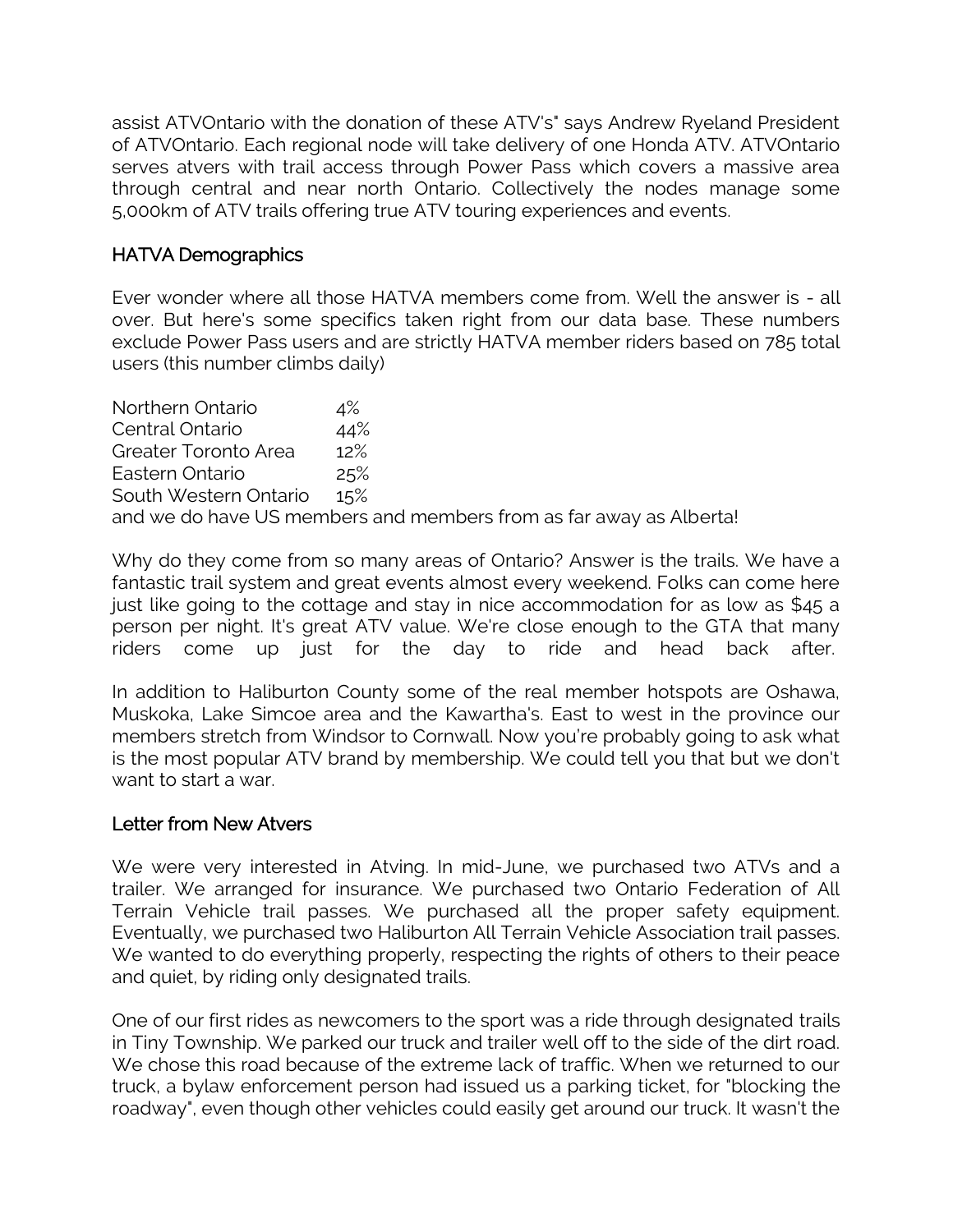wisest choice the 21 year old clerk made. However, he did make the brilliant suggestion of parking in the ditch.

BUT! It did chase us out of Tiny Township. We quickly found out how welcoming and advanced in their thinking Haliburton County is in encouraging ATV use. We would like to thank Tiny Township for their short-sightedness with regards to ATVs. We have spent the last four weekends in the Minden, Dorset, Haliburton, Kinmount, Wilberforce and Carnarvon areas, spending our money in their restaurants, motels, gas stations, etc.. We are heading to Bancroft tomorrow for three days of riding.

The interesting thing here is that we have parked on the road at our cottage which is in Tiny Township for many years, and never received a parking ticket, so we know this is a blatant case of discrimination. Apparently, Tiny Township has had problems with ATVs in the past. So rather than concentrating on those who do not comply with Tiny Township and provincial bylaws, they chose to target people who do abide by the rules. Good work Tiny Township. You must be very proud of yourselves.

Again, thank you Tiny Township for chasing us to such a beautiful area as Haliburton County, where we feel truly welcomed. With ATV's outselling snowmobiles 8 to 1, I wonder where the industry is headed.

Most sincerely, Betty-Jean and John

## HATVA Trail Kilometers

To make a long story short a recalculation of our trail inventory shows approx. 1,200 km. We believe with the inclusion of the existing Algonquin West & North Hasting Trails it takes us well over the 1,700 km mark.

HATVA uses a professional cartographer who takes our gps points and maps them into the MNR/911 vector map. HATVA has written permission from the MNR to utilize the system and in turn we provide the mapping to the MNR for inclusion into the MNR Values Information System.

Collectively that would bring ATVOntario Power Pass access to some 5,000km plus trails in the five regional nodes covering most of central and near north Ontario.

#### Membership Grows

HATVA continues to grow and now has close to 800 members. In addition to the ATVOntario Power Pass members who regularly ride our trails. HATVA is 1/5 owner of ATVOntario Power Pass and markets that option for riders who want broader options than HATVA's 1,700+ km of trails. Power Pass includes Parry Sound, Elliot Lake, Mattawa and Cochrane trails. The catchment area covers most of Central